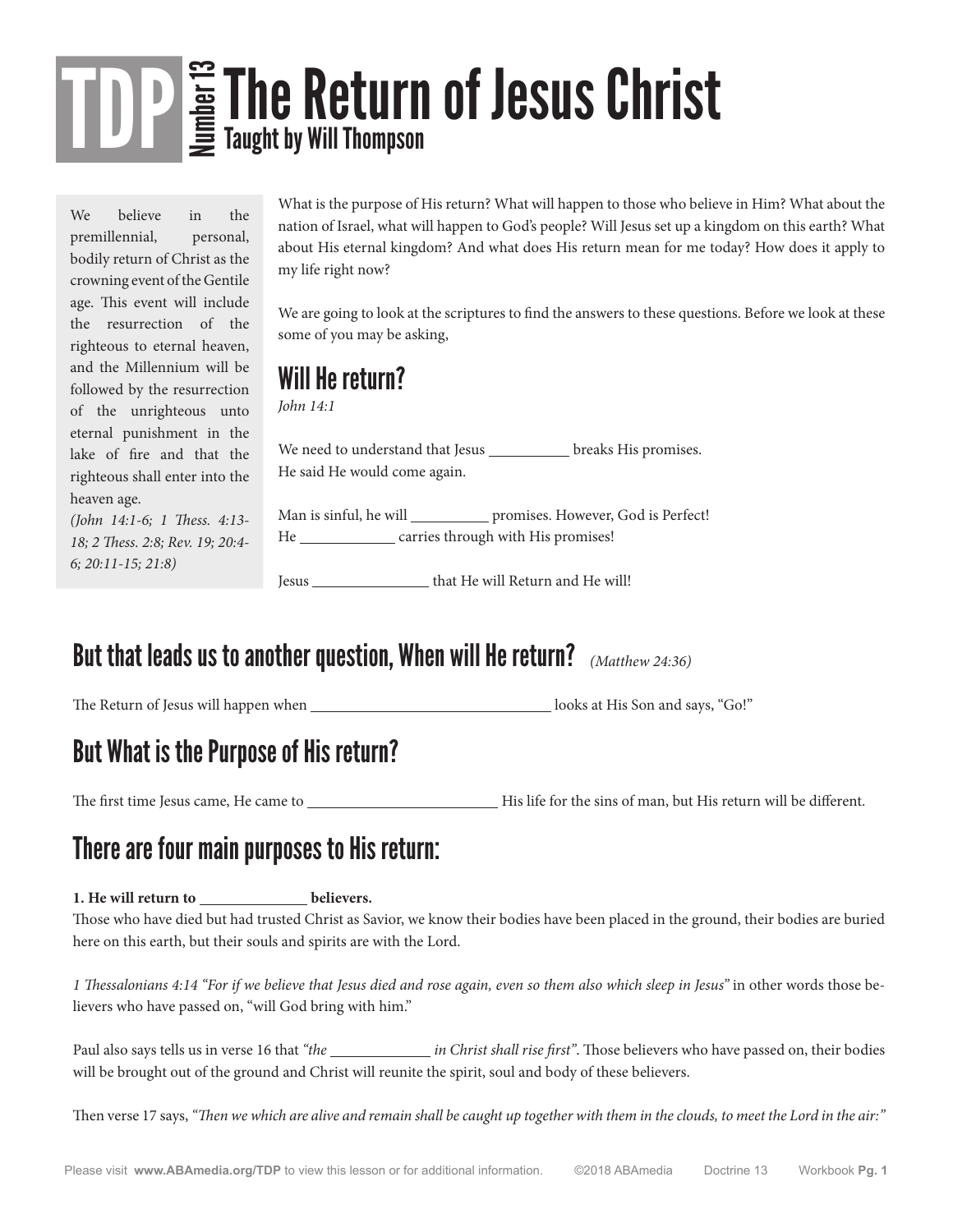So the believers who are still alive at His coming will also be *" "* - snatched away, plucked out, this is where we get the term rapture, together with the Lord and with the passed on believers and will meet the Lord in the air.

Then Paul concludes this by telling us *"so shall we ever be with the Lord."* In other words we will be with the Lord and .

1 Corinthians 15:52 *"In a moment, in the twinkling of an eye, at the last trump: for the trumpet shall sound, and the dead shall be raised incorruptible"...* this is that reuniting of the **contract of the of those who have passed on but had** placed their faith in Christ before their death. Then Paul continued to say, *"and we shall be changed"*.

Those believers who are alive at His return will be changed from this present sinful body to a body like Christ.

**2. He will return to Israel.**

In Numbers 34:1-12 God gave Moses the dimensions of the land He \_\_\_\_\_\_\_\_\_\_\_\_\_\_\_\_\_ Abraham.

This is not present day Israel. Israel does not possess all the land that God has promised to them. Yet God told Israel on two different occasions that they would \_\_\_\_\_\_\_\_\_\_\_\_\_\_\_\_\_\_\_\_\_\_\_ this promised land forever.

Genesis 13:15 *"For all the land which thou seest, to thee will I give it, and to thy seed for ever."*

Genesis 17:8 *"And I will give unto thee, and to thy seed after thee, the land wherein thou art a stranger, all the land of Canaan, for an everlasting possession; and I will be their God."*

In Revelation 20 the Bible says that Jesus will have a 1000 year reign after the order of tribulation. It is during this 1000 year reign that Jesus will **Israel fulfilling** the promise He has made them.

Isaiah 11:12 *"And he shall set up an ensign for the nations, and shall assemble the outcasts of Israel, and gather together the dispersed of Judah from the four corners of the earth." 11:16 "And there shall be an highway for the remnant of his people, which shall be left, from Assyria; like as it was to Israel in the day that he came up out of the land of Egypt."*

Hebrews 8:10 *"For this is the covenant that I will make with the house of Israel after those days, saith the Lord; I will put my laws into their mind, and write them in their hearts: and I will be to them a God, and they shall be to me a people:"*

He will restore to them the promised land but He will also restore to them the wanted that He has always wanted with Israel.

#### **3. He will Return to judge Satan and all unbelievers.**

Revelation 20:7,9 *"when the thousand years are expired, Satan shall be loosed out of his prison."*

Satan will then the nations and will gather an army as many as the sand of the sea. But verse 9 tells us that fire will come down from God out of heaven and  $\_\_\_\_\_\_\_\_\_\_\_\_\_$  them.

Then Jesus will sentence Satan to be cast into the lake of fire for ever and ever.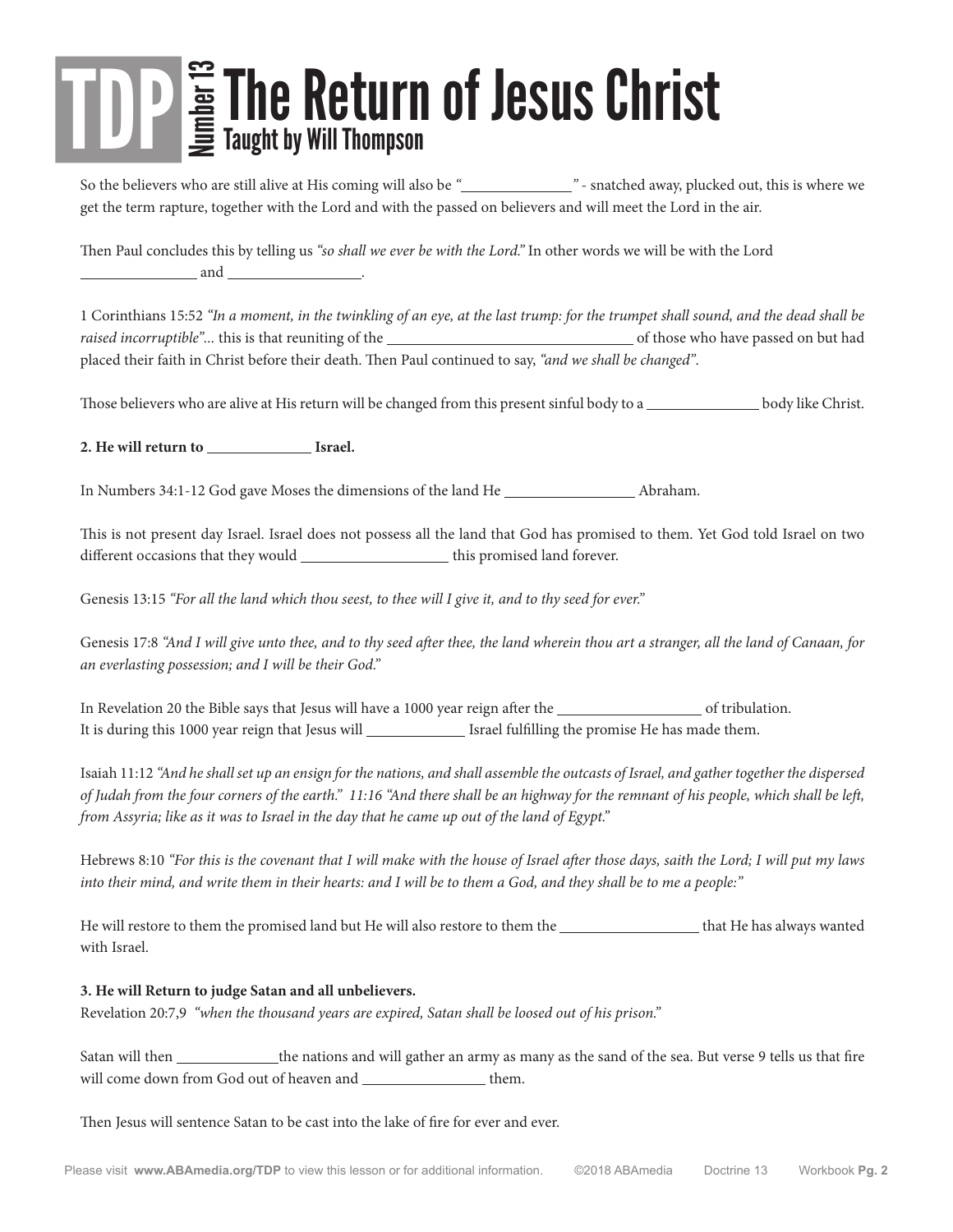Verses 11-15 of that same chapter tell us about a great White Throne Judgment.

Rev. 20:11-15, *"And I saw a great white throne, and him that sat on it, from whose face the earth and the heaven fled away; and there was found no place for them. And I saw the dead, small and great, stand before God; and the books were opened: and another book was opened, which is the book of life: and the dead were judged out of those things which were written in the books, according to their works. And the sea gave up the dead which were in it; and death and hell delivered up the dead which were in them: and they were judged every man according to their works. And death and hell were cast into the lake of fire. This is the second death. And whosoever was not found written in the book of life was cast into the lake of fire."*

All unbelievers will stand before Christ and He will \_\_\_\_\_\_\_\_\_\_\_\_\_ them. These people had \_\_\_\_\_\_\_\_\_\_\_ accepted God's gift of grace and mercy, Jesus Christ, therefore they will be judged according to their works. After their judgment, they will be cast into the eternal lake of and will remain there forever.

**4. He will establish His and Kingdom.** 

Isaiah 11:6-9, *"The wolf also shall dwell with the lamb, and the leopard shall lie down with the kid; and the calf and the young lion and the fatling together; and a little child shall lead them. And the cow and the bear shall feed; their young ones shall lie down together: and the lion shall eat straw like the ox. And the sucking child shall play on the hole of the asp, and the weaned child shall put his hand on the cockatrice' den. They shall not hurt nor destroy in all my holy mountain: for the earth shall be full of the knowledge of the LORD, as the waters cover the sea."*

The earthly reign of Christ will be a \_\_\_\_\_\_\_\_\_\_\_\_\_\_ time between beast and beast and between man and beast. But it will also be a peaceful time between man and \_\_\_\_\_\_\_\_\_\_\_\_\_\_\_. It will be a time when the whole earth will know about King Jesus who will rule and reign from Jerusalem. Jesus will have a will have a wear earth kingdom.

In Revelation 21:1 "*And I saw a new heaven and a new earth: for the first heaven and the first earth were passed away; and there was no more sea. And I John saw the holy city, new Jerusalem, coming down from God out of heaven, prepared as a bride adorned for her husband. And I heard a great voice out of heaven saying, Behold, the tabernacle of God is with men, and he will dwell with them, and they shall be his people, and God himself shall be with them, and be their God. And God shall wipe away all tears from their eyes; and there shall be no more death, neither sorrow, nor crying, neither shall there be any more pain: for the former things are passed away. And he that sat upon the throne said, Behold, I make all things new."*

After Jesus gathers His believers, restores Israel, judges Satan and unbelievers and has His 1000 year earthly kingdom then He will establish a and new earth, His eternal kingdom.

This is the kingdom that the book of Daniel refers to as a kingdom not made with \_\_\_\_\_\_\_\_\_\_\_. It is Jesus' eternal kingdom that will last forever and ever.

But what about right now? **What does HIs return do for me today?** How does it apply to my everyday life?

As believers the return of Christ is our \_\_\_\_\_

So when you have a bad day, when you are discouraged, when you are aggravated and all seems hopeless, remember, He's Coming! He's Coming back!